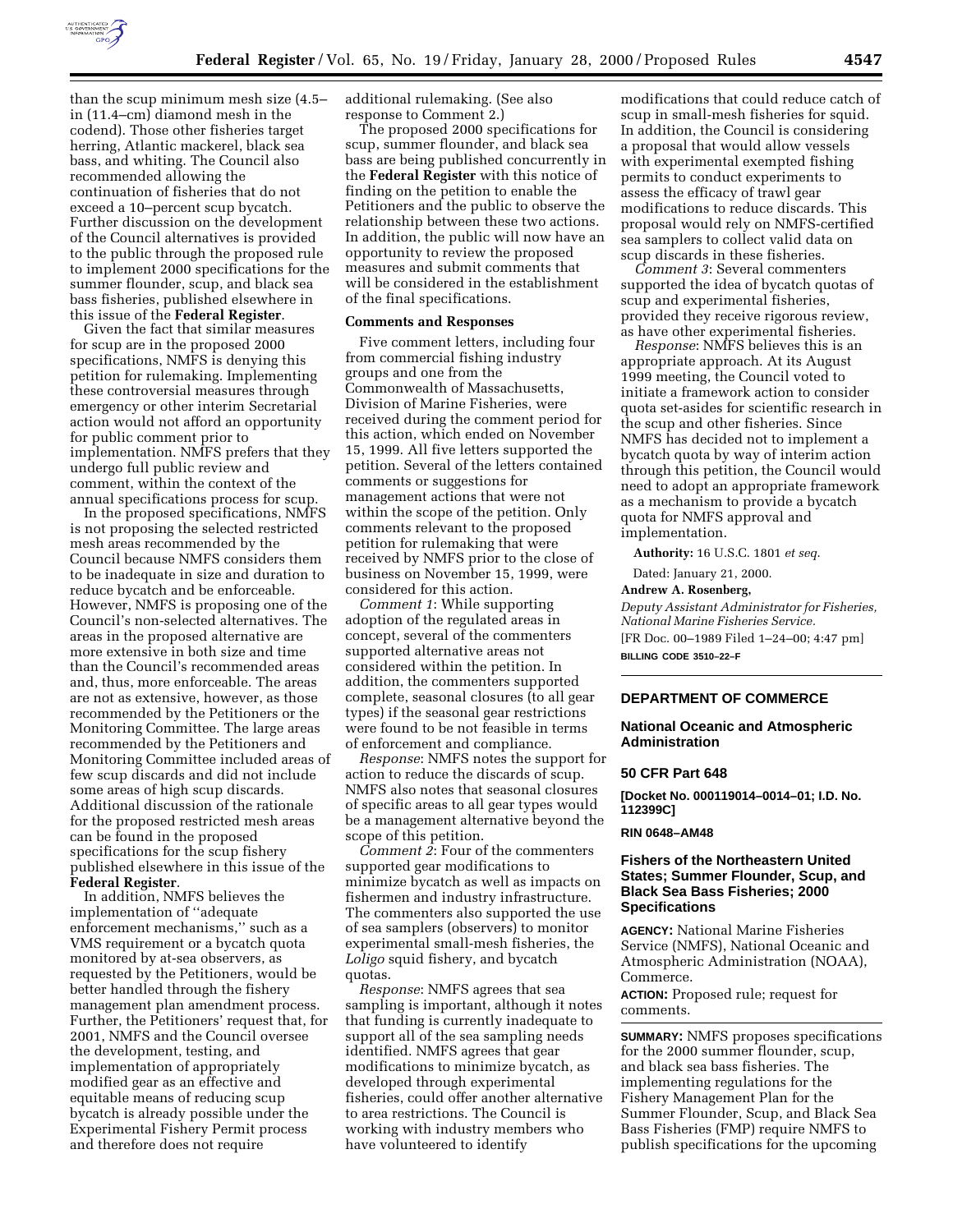fishing year for each fishery and to provide an opportunity for public comment. The intent of these measures is to address overfishing of the summer flounder, scup, and black sea bass resources.

**DATE:** Public comments must be received, at the appropriate address or fax number (see **ADDRESSES**), not later than 5 p.m. eastern standard time on February 28, 2000.

**ADDRESSES:** Copies of supporting documents used by the Summer Flounder, Scup, and Black Sea Bass Monitoring Committees; the Environmental Assessment, Regulatory Impact Review, Initial Regulatory Flexibility Analysis (EA/RIR/IREA); and the Essential Fish Habitat Assessment are available from Patricia A. Kurkul, Regional Administrator, Northeast Region, National Marine Fisheries Service, One Blackburn Drive, Gloucester, MA 01930–2298. The EA/ RIR/IRFA is accessible via the Internet at *http:/www.nero.gov/ro/doc/nr.htm.*

Written comments on the proposed specifications should be sent to Patricia A. Kurkul at the same address. Mark on the outside of the envelope, ''Comments—2000 Summer Flounder, Scup, and Black Sea Bass Specifications.'' Comments may also be sent via facsimile (fax) to (978) 281– 9371. Comments will not be accepted if submitted via e-mail or the Internet.

Comments regarding the collection-ofinformation requirements contained in this proposed rule should be sent to the Regional Administrator and the Office of Information and Regulatory Affairs, Office of Management and Budget (OMB), Washington, DC 20503 (Attention: NOAA Desk Officer).

### **FOR FURTHER INFORMATION CONTACT:**

Regina L. Spallone, Fishery Policy Analyst, (978) 281–9221, fax (978) 281– 9135, e-mail

*regina.1.spallone@noaa.gov.*

# **SUPPLEMENTARY INFORMATION:**

#### **Background**

The regulations implementing the FMP outlined the process for specifying annually the catch limits for the commercial and recreational fisheries, as well as other management measures (e.g., mesh requirements, minimum fish sizes, season, and area restrictions) for these fisheries. These measures are intended to achieve the annual targets (either a fishing mortality rate (F) or an exploitation rate) set forth for each species in the FMP.

A Monitoring Committee for each species, made up of members from NMFS, the Atlantic States Marine Fisheries Commission (Commission),

and both the Mid-Atlantic and New England Fishery Management Councils, is required to review available information and to recommend catch limits and other management measures necessary to achieve the target F or exploitation rate for each fishery, as specified in the FMP. The Council's Demersal Species Committee and the Commission's Summer Flounder, Scup, and Black Sea Bass Board (Board) then consider the Monitoring Committee's recommendations and any public comment in making their recommendations. The Mid-Atlantic Fishery Management Council (Council) and Board made their annual recommendations at a joint meeting held August 9–12, 1999.

This rulemaking contains proposed gear restricted areas for the protection of scup. NMFS received a petition for rulemaking requesting implementation of gear restricted areas and other measures (see 64 FR 55688, October 14, 1999). A separate ''notice of finding'' denying the petition, including responses to comments received concerning the petition, is published in this issue of the **Federal Register** in the Final Rules section.

#### **Summer Flounder**

The FMP specifies a target F for 2000 of  $F_{MAX}$ —that is, the level of fishing that produces maximum yield per recruit. Best available data indicate that  $F_{MAX}$  is currently equal to 0.26. The FMP allocates the total allowable landing (TAL) associated with the target F 60 percent to the commercial sector and 40 percent to the recreational sector. The commercial allocation is further allocated to the coastal states based on percentage shares specified in the FMP.

A summer flounder stock assessment was completed by the Northeast Fisheries Science Center's (NEFSC) Southern Demersal Working Group in the Spring of 1999 and reviewed by the Council's Scientific and Statistical (S&S) Committee in July 1999. The reviewed assessment, including the recommendations of the S&S Committee, was made available to the Summer Flounder Monitoring Committee. This assessment is summarized in the EA/RIR/IRFA.

The Summer Flounder Monitoring Committee reviewed the stock status and projections based on these data and made recommendations to achieve the target F. The Monitoring Committee recommended a TAL limit of 16.815 million lb (7.627 million kg), which would be divided 10.089 million lb (4.576 million kg) to the commercial sector and 6.726 million lb (3.051 million kg) to the recreational sector.

The Council and Board (hereinafter, referred to as ''the Council'') reviewed this recommendation and did not adopt it. Instead, the Council recommended a 2000 TAL level of 18.518 million lb (8.4 million kg). At this level 11,111,298 lb (5,040,000 kg) would be allocated to the commercial fishery and 7,407,532 lb (3,360,000 kg) to the recreational fishery. The FMP requires state commercial quota allocations for the year 2000 to be adjusted downward if there are landings in excess of the states' 1999 allocations.

Based on stochastic projection results, the recommended TAL of 18.518 million lb has a 25-percent probability of achieving the target F of 0.26 in 2000. The Council believes that this level of probability is reasonable as it believes that the stock size projected for 2000 based on the current assessment is underestimated. The Council notes that analyses of previous assessment results indicate a retrospective pattern in which estimates of stock size were underestimated and the fishing mortality rate overestimated. The Council believes that this is the case for the 1998 estimates of stock size and F. A greater stock size estimate for 1998 would increase the projected stock size in 2000 and increase the probability that a TAL of 18.518 million lb would achieve the target F in 2000.

In addition, the Council noted that the projections were very dependent on the recruitment level estimated for 1997 and 1998. Although virtual population analysis results indicate that recruitment for 1997 and 1998 may be poor (23 and 26 million fish compared with an average of 40 million fish), these estimates are the most uncertain in the series. It is possible that the size of the year class is underestimated. For example, previous assessment results indicated that the 1996 year class was poor (23 million fish). The latest assessment indicates that the size of the 1996 year class was 40 million fish. Such an underestimation may be the case for the 1997 and 1998 year classes. A larger year class size would allow for a larger stock size and a greater likelihood that the target F would be achieved in 2000.

Currently, the Commission has measures in place to decrease discards of sublegal fish in the commercial fishery as well as reduce regulatory discards that occur as the result of landing limits in the states. Specifically, the Commission established a system whereby 15 percent of each state's quota would be voluntarily set aside each year for vessels to land an incidental catch allowance (usually implemented as trip limits) after the directed fishery has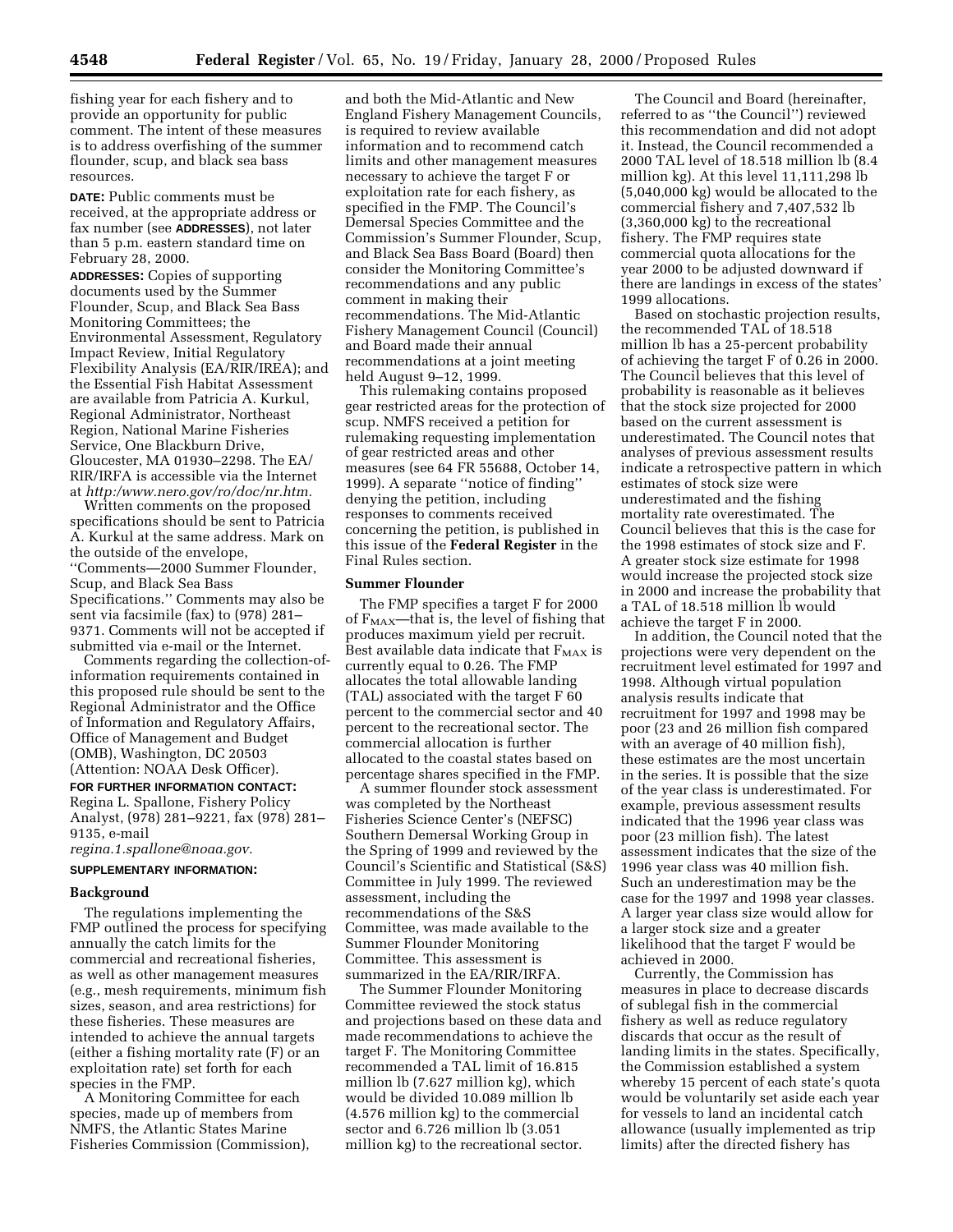closed. The object of this incidental catch set-aside is to reduce discards by allowing fishermen to land a certain amount of summer flounder they catch incidentally after their state's fishery is closed, while also trying to ensure that the state's overall quota is not exceeded.

NMFS proposes to implement the Council recommendations for summer flounder, although NMFS does not necessarily ascribe the same confidence to the elements of the Council's rationale. Specifically, while the Council's rationale may likely be valid,

NMFS does not necessarily presume that estimates of recruitment are low or that the retrospective pattern has necessarily repeated to the extent that the Council asserts these events will result in the attainment of the F target. In addition, NMFS notes that both the Summer Flounder Monitoring Committee and the Council made their recommendations without considering the Commission's state incidental catch set-aside in terms of total mortality reduction. NMFS does believe that a decrease in the amount of discards

would decrease overall mortality, and, thus, increase the likelihood of achieving the target F in 2000.

The commercial quotas by state for 2000 are presented in Table 1. Although NMFS has no authority to establish an incidental catch allocation, for the convenience of the reader Table 1 presents the total allocation broken down into both directed and incidental catch fisheries. These quotas are preliminary and subject to downward adjustment if there are overages in a state's 1999 harvest.

# TABLE 1.—2000 SUMMER FLOUNDER STATE COMMERCIAL QUOTES

| State | Percent             | <b>Directed</b>      |                    | 15 Percent as incidental<br>catch |                   | Total                |                      |
|-------|---------------------|----------------------|--------------------|-----------------------------------|-------------------|----------------------|----------------------|
|       | share               | Lb                   | Kg <sup>1</sup>    | Lb                                | Ka <sup>1</sup>   | Lb                   | Kg <sup>1</sup>      |
| ME    | 0.04756             | 4.492                | 2.037              | 793                               | 360               | 5.284                | 2.397                |
|       | 0.00046<br>6.82046  | 43<br>644.159        | 20<br>292.186      | 113,675                           | 51,562            | 51<br>757,834        | 23<br>343,748        |
| CT.   | 15.68298<br>2.25708 | 1,481,181<br>213.170 | 671,852<br>96.692  | 261,385<br>37,618                 | 118,562<br>17.063 | 1,742,566<br>250.788 | 79.041<br>113,756    |
| NY.   | 7.64699<br>16.72499 | 722.221<br>1.579.594 | 327,594<br>716,492 | 127,451                           | 57.811<br>126.440 | 849.672              | 385,405<br>842,931   |
| DE    | 0.01779             | 1.680                | 762                | 278.752<br>297                    | 134               | 1,858,346<br>1.977   | 897                  |
|       | 2.03910<br>21.31676 | 192.583<br>2,013,264 | 87.354<br>913.201  | 33.985<br>355,282                 | 15,514<br>161,153 | 226.568<br>2,368,546 | 102,770<br>1,074,354 |
|       | 27.44584            | 2,592,126            | 1,175,768          | 457,434                           | 207,489           | 3,049,560            | 1,383,257            |
|       | 100.00000           | 9,444,512            | 4,283,959          | 1.666.679                         | 755,993           | 11,111,191           | 5,039,951            |

1Subject to rounding error.

# **Scup**

The FMP established a target exploitation rate for scup in 2000 of 33 percent. The total allowable catch (TAC) associated with that rate is allocated 78 percent to the commercial sector and 22 percent to the recreational sector. Discard estimates are deducted from both TACs to establish TALs for both sectors. The commercial TAL is allocated to three different periods.

Scup was most recently assessed at the 27th Northeast Regional Stock Assessment Workshop in June 1998 (SAW 27). This assessment indicates that scup are overexploited and at a record low biomass level. SAW 27 concluded that spawning stock biomass is less than one-tenth of the biomass threshold—the maximum NEFSC indices of spawning stock biomass observed, or 2.77 kg/tow during 1977– 1979. The assessment is summarized in the EA/RIR/IRFA.

These proposed scup specifications for fishing year 2000 are based on an exploitation rate used in the rebuilding schedule that was approved when the species was added to the FMP in 1996, prior to passage of the Sustainable Fisheries Act (SFA). Subsequently, the Council resubmitted that rebuilding

plan for scup as part of Amendment 12. Amendment 12 was intended to bring the FMP into compliance with the provisions of the SFA. On April 28, 1999, NMFS disapproved the rebuilding plan for scup because it did not comply with the SFA. Although the exploitation rate portion of the overfishing definition (converted to a fishing mortality rate), by itself, was conceptually sound, albeit somewhat risk-prone, NMFS determined that the combination of that exploitation rate and the general decline of the stock made the risk that the rebuilding plan would not achieve stock rebuilding goals in the long term unacceptable. The scup specifications for fishing year 2000 are based on the exploitation rate found to be conceptually sound. NMFS believes that the annual specifications do not necessarily result in long-term risks to the stock associated with the disapproved rebuilding plan. The specifications are annual measures that will be reviewed, and modified as appropriate, by the Council and NMFS for fishing year 2001. Furthermore, setting the scup specifications using the 2000 exploitation rate is a more cautious approach to managing this overfished resource than a failure to set any

specifications until the Council submits, and NMFS approves, a revised rebuilding plan that meets the SFA requirements.

The Monitoring Committee reviewed available data and projected that the 1999 exploitation target of 47 percent would be achieved. The Monitoring Committee recommended that the TAC be reduced in proportion to the reduction in exploitation rates from 1999 to 2000, i.e., a 30-percent reduction, outlined in the rebuilding plan. As such, the Monitoring Committee recommended a TAC for 2000 of 4.15 million lb (1.88 million kg) resulting in a 3.243 million-lb (1.47 million-kg) commercial TAC, and a 0.915 million-lb (0.415 million-kg) recreational TAC.

The Council reviewed data indicating that, based on the average biomass estimates for 1998 and 1999, the 1999 exploitation rate could be well below its target of 47 percent. Specifically, the Council concluded that the data suggested it is possible that exploitation in 1999 was as low as 30 percent, provided certain assumptions were met regarding biomass estimates. A 30 percent exploitation rate is equal to the rebuilding plan's target for 2000. Thus,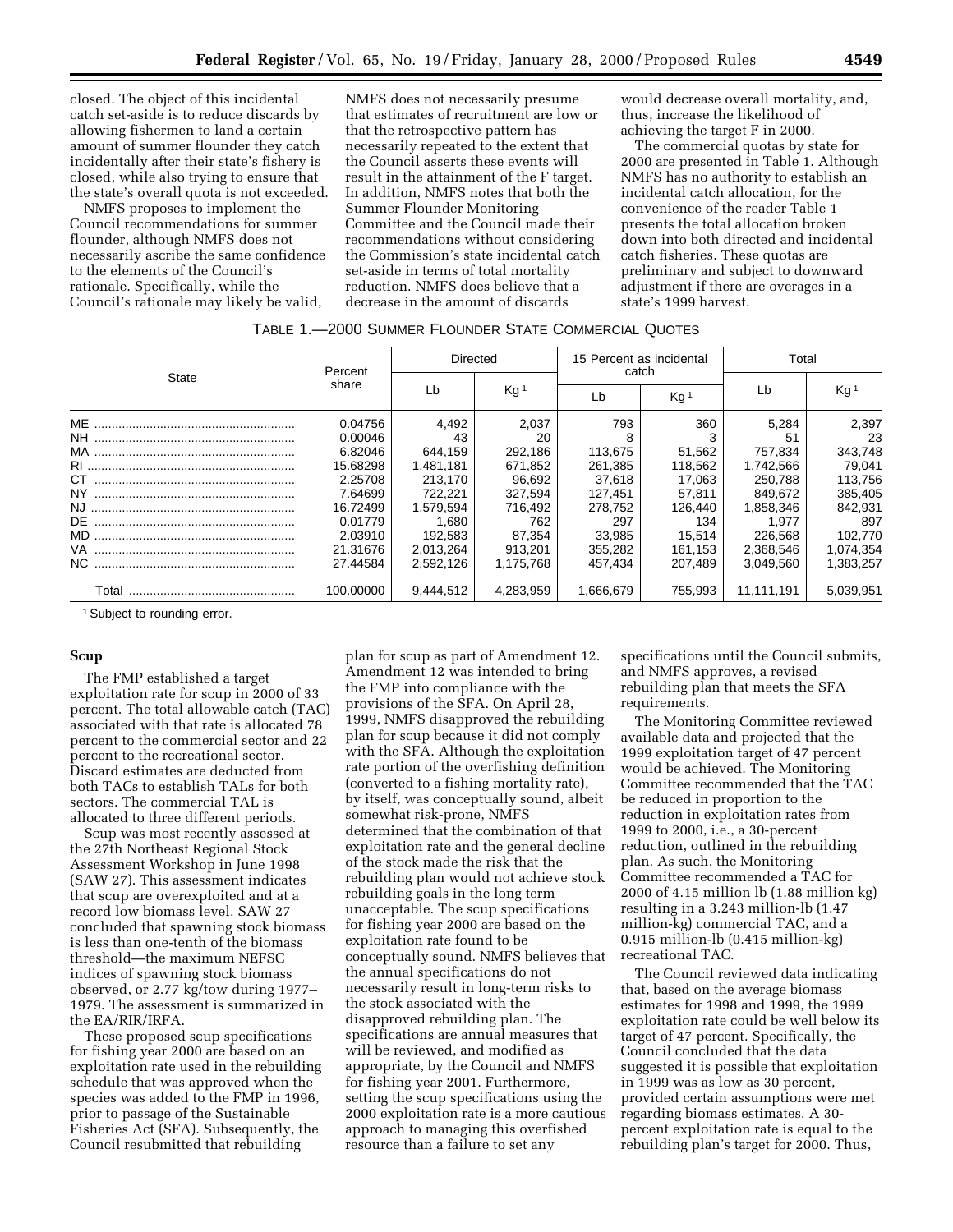the Council recommended, and NMFS proposes, to maintain the TAC for 2000 at the 1999 level, namely, 5.922 million lb (2.686 million kg).

Allocating the 5.922 million lb (2.686 million kg) TAC between the commercial and recreational sectors based on a 78 and 22 percent division, respectively, results in a commercial TAC of 4,619,160 lb (2,095,215 kg) and a recreational TAC of 1,302,840 lb (590,958 kg). Assuming the same proportion of discards to catch in 2000

as 1997 (45.1 percent), the commercial discards would be 2,085 million lb (0.946 million kg), and the quota would be 2.534 million lb (1.149 million kg). Based on the proportion of recreational discards to catch in 1997 (4.96 percent), the recreational discards would be 0.065 million lb (0.029 million kg) and the harvest limit would be 1.238 million lb (0.562 million kg). The proposed commercial allocation is shown in Table 2. As with summer flounder, these allocations are preliminary and are

subject to a downward adjustment for any overages in a period's harvest in 1999. Preliminary data indicate that the Winter I and Summer period allocations have been exceeded in 1999, which would require a corresponding reduction in those periods in 2000. Since the data collection for all periods in 1999 has not yet been finalized, this table shows the allocations prior to any deductions.

## TABLE 2.—PERCENT ALLOCATIONS OF COMMERCIAL SCUP QUOTA

| Period | Percent | TAC <sub>1</sub>         | Discards <sup>2</sup>   | Quota allocation |                 | Landing limits |       |
|--------|---------|--------------------------|-------------------------|------------------|-----------------|----------------|-------|
|        |         |                          |                         | Lb               | Kq <sup>3</sup> | Lb             | Kg    |
|        | 45.11   | 2,083,703<br>(945, 168)  | 940,543<br>(426, 630)   | 1,143,160        | 518,529         | 410.000        | 4,536 |
|        | 38.95   | 1,799,163<br>(816, 100)  | 812,108<br>(368, 372)   | 987,055          | 447,721         | $*$ n/a        |       |
|        | 15.94   | 736,294<br>(333,983)     | 332,349<br>(150, 754)   | 403.945          | 183,226         | 4,000          | 1,814 |
|        | 100.00  | 4,619,160<br>(2,095,215) | 2,085,000<br>(945, 740) | 2,534,160        | 1,149,476       |                |       |

1Total allowable catch, in pounds (kilograms in parentheses).

2 Discard estimates, in pounds (kilograms in parentheses).

<sup>3</sup> Subject to rounding error.

4The Winter I landing limit will drop to 1,000 pounds (454 kg) upon attainment of 85 percent of the seasonal allocation.

5Totals subject to rounding error.

\* n/a—Not applicable.

To achieve the commercial quotas, the Council recommended, and NMFS proposes, a landing limit of 10,000 lb (4,536 kg), with a reduction to 1,000 lb (454 kg) when 85 percent of the quota allocation is harvested for Winter I (January–April). A 4,000-lb (1,814–kg) landing limit also would be in place for the entire Winter II (November– December) period.

### **Gear Restricted Areas**

The Monitoring Committee noted the need to reduce discards in the commercial scup fishery. Specifically, SAW 27 noted that F should be reduced ''substantially and immediately'' and that, while estimates are uncertain, most mortality in recent years was ''clearly attributable to discards, particularly when incoming recruitment is strong.'' The report noted that reductions ''in discards from small-mesh fisheries'' would be particularly effective for this stock. Thus, the Monitoring Committee recommended that the Council implement regulations to close areas to fishing by trawl gear with codend mesh sizes less than 4.5 in (11.43 cm) to reduce discards of scup.

The Council noted NMFS' disapproval of the scup bycatch provision and rebuilding schedule in Amendment 12 to the FMP and heeded the advice of the Monitoring Committee and SAW 27 that scup discards must be decreased. To reduce discards of small scup, the Council voted to recommend seasonal gear restricted areas in which commercial vessels would be prohibited from fishing with trawl or midwater trawl gear with codend nets of mesh size less than 4.5 in (11.4 cm), unless they were participating in an exempted fishery (a fisher that has been identified by the Council to have less than a 10 percent bycatch of scup). The Council recommended areas that were identified by an *ad hoc* advisory panel consisting of Council and Board members, industry advisors, and the public. The gear restricted areas, each lasting approximately 2 weeks, would be located within parts of statistical areas 537, 539, 613, 615, 616, 621, 622, and 623.

NMFS believes that the adoption of gear restricted areas is a critical measure to assure the attainment of the target exploitation rate and to provide sorely needed reductions in discards for this fishery. However, NMFS does not support the areas and times identified in the Council's recommendation. The Council's recommended areas and times are extremely small and short in duration. An analysis of the Vessel Trip Report (VTR) and sea sample data used

to help identify these areas shows that it is unlikely that the small, 2-week restricted gear areas identified in the Council's recommendation would coincide with the seasonal migration of scup.

Generally, scup are present inshore off southern New England during the summer spawning months, and migrate to more southern offshore waters in the fall. However, scup migration is dependent on water temperature and can vary from one year to the next. The small areas recommended by the Council would present a considerable enforcement burden with limited conservation benefits. It is likely that harvesters would easily shift fishing operations to nearby unrestricted areas where high discard rates are likely. The Council's recommended gear restricted areas and associated time periods do not necessarily correspond to the areas and time periods with the highest scup discards (areas with discards greater than 10 percent by weight of the scup retained, based on sea sample data) for each statistical area during the time periods recommended. Consequently, NMFS does not propose these particular areas and times for gear restrictions.

Instead, NMFS proposes an alternative analyzed by the Council that would establish larger gear restricted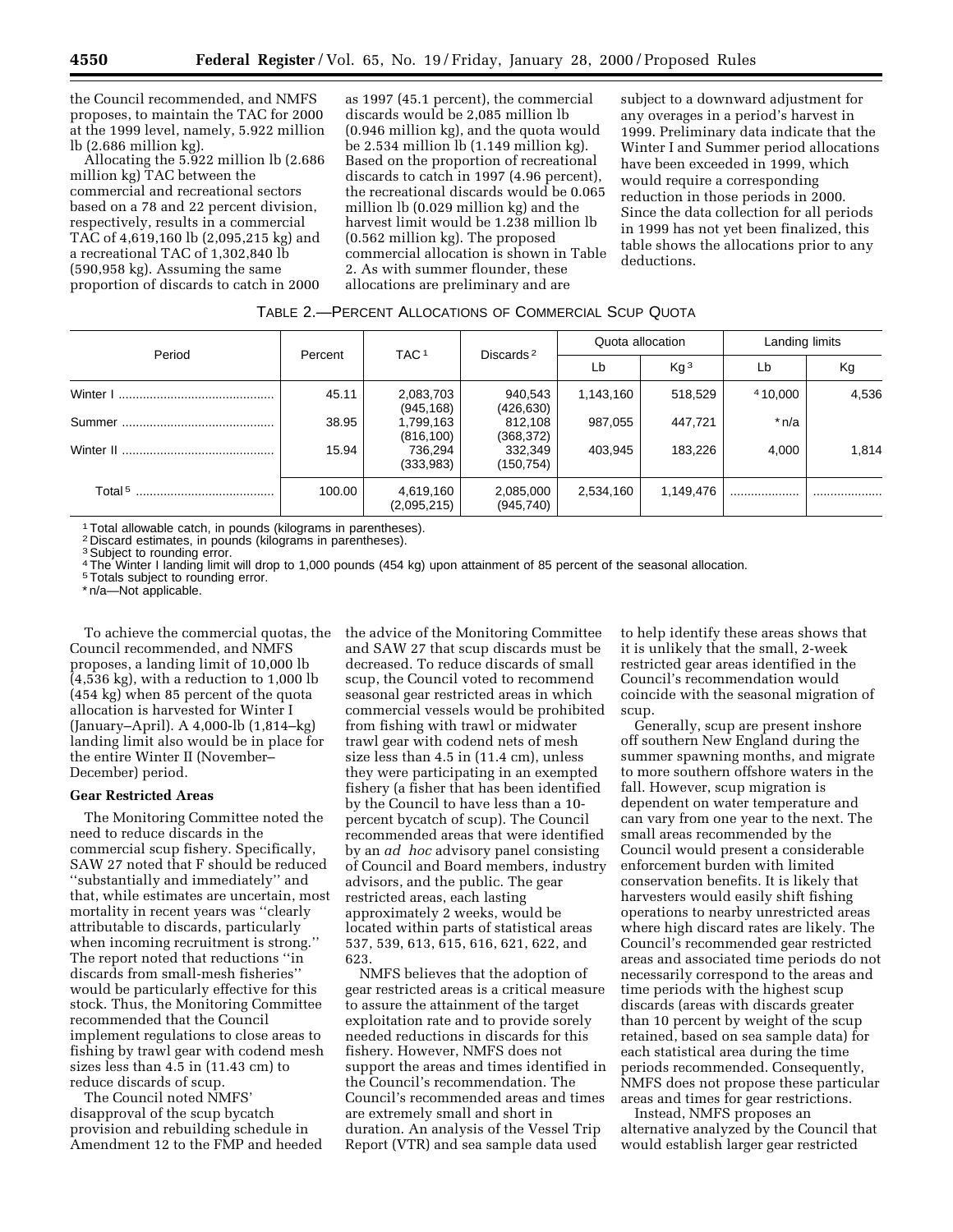areas that would remain closed to smallmesh fisheries for longer periods of time (see Alternative 6, as described in the EA/RIR/IRFA). This proposed rule would restrict fishing in two areas, a Southern Gear Restricted Area and a Northern Gear Restricted Area. In the Southern Gear Restricted Area, comprised of parts of statistical areas 533, 537, 615, 616, 621, 622, and 623 in Federal waters off New Jersey and Delaware, vessels could not fish with codend mesh smaller than 4.5 in (11.4 cm) from January 1 through April 30. In the Northern Gear Restricted Area, comprised of parts of statistical areas 537, 539, and 613 in Federal waters off Massachusetts, Rhode Island, and New York, vessels could not fish with codend mesh smaller than 4.5 in (11.4 cm) from November 1 through December 31. Both of these areas incorporate the areas recommended by the *ad hoc* advisory panel.

During the time periods previously mentioned, vessels with midwater trawl or other trawl nets or netting that have less than a 4.5-in (11.4-cm) diamond mesh in the codend would be prohibited from fishing for or possessing black sea bass, *Loligo* squid, Atlantic mackerel, and silver hake when in the Southern Gear restricted area. Vessels with midwater trawl or other trawl nets or netting that have less than 4.5 in (11.4 cm) diamond mesh in the codend would be prohibited from fishing for or possessing black sea bass, Atlantic herring, *Loligo* squid, Atlantic mackerel, and silver hake when in the Northern Gear restricted area. Copies of a chart depicting these areas are available in the EA/RIR/IRFA and from the Regional Administrator upon request (see **ADDRESSES**.

Analyses indicate that the proposed gear restricted areas would achieve a substantial reduction of scup discards in the small-mesh fisheries (58 percent), as compared with the Council's preferred alternative (34 percent). Such a significant reduction is needed because, while data are imprecise, SAW 27 notes that the majority of the scup fishing mortality is ''clearly attributable to discards'' and that discards of age 0 to 3 fish in both the directed and nondirected fisheries ''are a significant component of the current estimates of catch at age.'' SAW 27 estimates that discards may be several times higher than the Council's estimates. For instance, the 1997 TAC estimated discards at 1.1 million 1b (0.5 million kg), whereas SAW 27 estimated discards at 4.0 million lb (1.8 million kg), approximately 3.6 times the Council's estimate. Thus, in order not to exceed the Council's 2000 estimate of discards

of 2 million lb (0.4 million kg), discards must be significantly reduced. Therefore, the proposed reduction is consistent with the SAW 27 advice indicating that F should be reduced ''substantially and immediately'' and ''that reducing discards (especially in small mesh fisheries) would have the most impact in that regard.'' Further, because the areas NMFS proposes are larger and restricted for a longer period of time, this option is likely to be much more enforceable and effective when compared with the Council's recommendation.

The small size and short duration of the gear restricted areas in the Council's recommendation overestimate the conservation benefits of the measure, because fishermen could easily continue to fish in adjacent areas with high concentrations of scup and, therefore, potentially discard large amounts of sublegal scup. The larger areas of the proposed alternative incorporate identified ''hot spots'' to a greater extent than the Council's preferred alternative, and would allow fishing with smallmesh nets only in areas with potentially lower scup discards.

The data that identify with a high level of certainty the primary areas with high levels of discards are limited. The *ad hoc* advisory panel raised concerns about these data limitations and questioned the extent of the discard problem. In light of the SAW 27 advice, however, the precautionary approach to developing measures to reduce discards consistent with the requirements of the Magnuson-Stevens Act requires that action be taken on this severely overfished stock.

To the extent practicable, the proposed restrictions seek to balance needed reductions in scup discards while maintaining viable fishing opportunities for other species. The proposed areas allow vessels to fish in areas in which scup discards are not expected to be a problem. The Council's recommended measure would allow vessels to fish in areas in which scup discards are expected to be a problem. Sea sample data indicate incidents of high discards within sub-areas of the Northeast statistical areas that are adjacent to the Council's recommended gear restricted areas.

Lastly, vessels with exempted experimental fishing permits would be allowed to conduct exempted fishing activities with small-mesh gear in the gear restricted areas. The Council is working with industry members to identify gear modifications that would reduce catch of scup in small-mesh fisheries for squid. Once this experimental work is completed and an effective gear design is identified, the Council could authorize its use in the gear restricted areas.

# **Black Sea Bass**

The FMP specifies a target exploitation rate of 48 percent for 2000, equivalent to F=0.73. This target is to be attained through specification of a TAL level that is allocated to the commercial (49 percent) and recreational (51 percent) fisheries. The commercial quota is specified on coastwide basis by quarter.

The most recent assessment on black sea bass, SAW 27, indicates that black sea bass are over-exploited and at a low biomass level. Although data limitations make this estimate uncertain, fishing mortality in 1998 may have been equal to, or even less than, the target (48 percent exploitation). The NEFSC spring survey results for 1998 and 1999 indicate that there may have been a significant increase in black sea bass biomass in 1999 (although the 1999 index is high mainly because of a single tow). This assessment is summarized in the EA/RIR/IRFA.

The Black Seas Bass Monitoring Committee reviewed this information and recommended that the 2000 TAL remain the same as 1999, that is, 6.17 million lb (2.80 million kg). That TAL would result in allocations of 3.02 million lb (1.37 million kg) to the commercial quota and of 3.15 million lb (1.43 million kg) to the recreational harvest limit. Because of the uncertainty of the data, the Monitoring Committee recommended that the threshold level triggering the minimum mesh requirement should be reduced from 1,000 lb (454 kg) to 100 lb (45.4 kg). Further, as a means to allow the fishery to stay open longer during each quarter, the Monitoring Committee also recommended that the trip limits for each quarter be reduced.

Upon review of the recommendations, the Council agreed to maintain the black sea bass TAL at the 1999 level and to reduce the quarterly trip limits, as recommended by the Black Sea Bass Monitoring Committee. The Council recommended that trip limits be reduced in an attempt to prevent overages in each of the quarters from recurring. Preliminary data indicate that, in 1999, the quotas for Quarters II and III were exceeded, which requires a corresponding reduction in those quarters in 2000. Status quo was retained on other related management measures, such as minimum fish size and possession limits. NMFS proposes to implement the Council recommendations. The proposed commercial quota and corresponding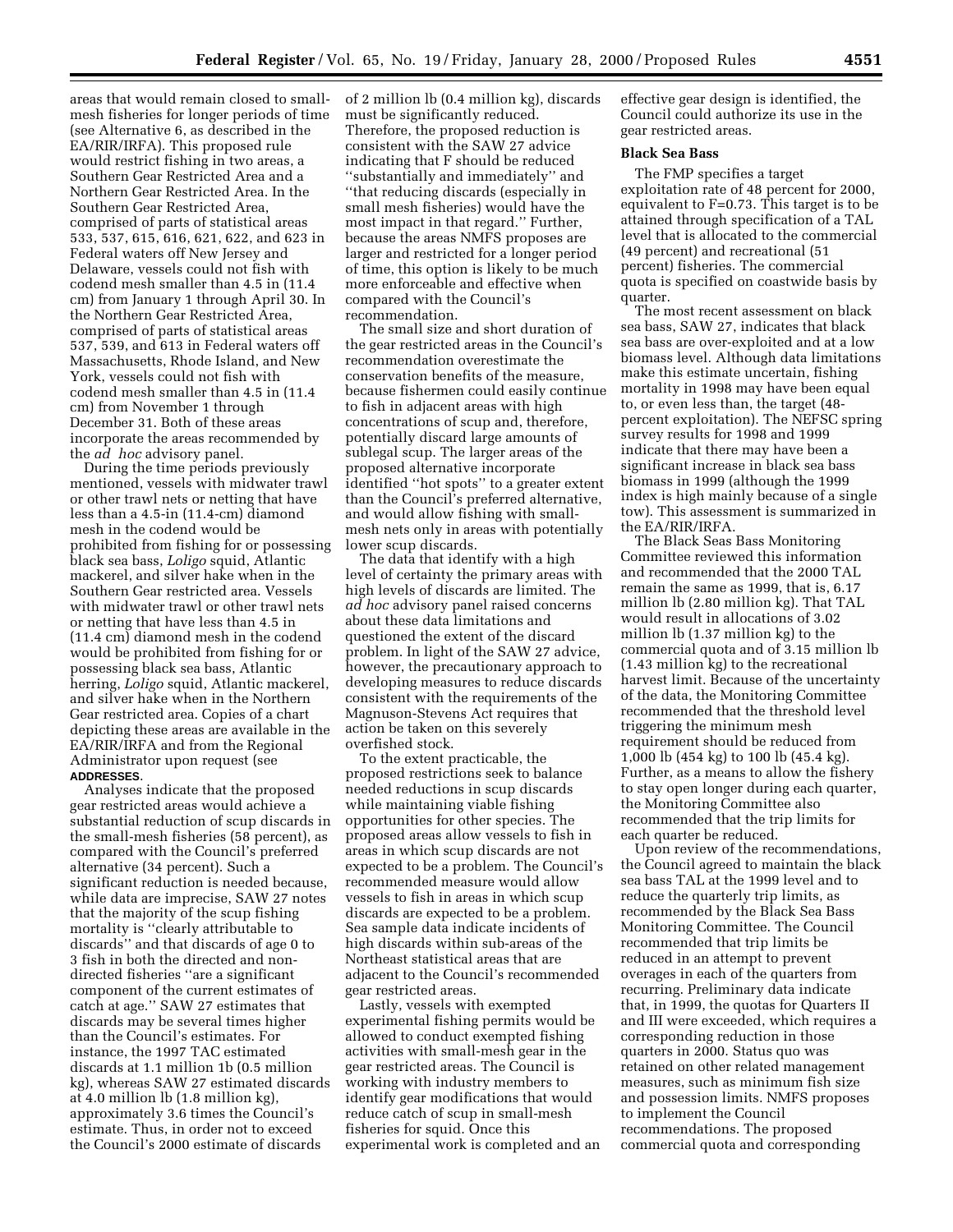trip limits are shown in Table 3. Since the data collection for all quarters in 1999 has not yet been finalized, this

table shows the allocations prior to any deductions.

| TABLE 3.-2000 BLACK SEA BASS QUARTERLY COASTWIDE COMMERCIAL QUOTAS AND QUARTERLY TRIP LIMITS |  |
|----------------------------------------------------------------------------------------------|--|
|----------------------------------------------------------------------------------------------|--|

|             | Percent | Lb        | Kg <sup>1</sup> | Trip limits |                 |
|-------------|---------|-----------|-----------------|-------------|-----------------|
| Quarter     |         |           |                 | Lb          | Kg <sup>1</sup> |
| 1 (Jan-Mar) | 38.64   | 1,168,760 | 530,141         | 9,000       |                 |
| 2 (Apr-Jun) | 29.26   | 885,040   | 401,447         | 3,000       | 4,082<br>1,361  |
| 3 (Jul-Sep) | 12.33   | 372.951   | 169.168         | 2,000       | 907             |
| 4 (Oct-Dec) | 19.77   | 597.991   | 271.244         | 3.000       | 1,361           |
| Total≀      | 100.00  | 3.024.742 | 1.372.000       |             |                 |

1Subject to rounding error.

# **Classification**

This action is authorized by 50 CFR part 648.

These proposed specifications have been determined to be not significant for purposes of E.O. 12866.

Notwithstanding any other provision of the law, no person is required to respond to, nor shall any person be subject to a penalty for failure to comply with, a collection of information subject to the requirements of the Paperwork Reduction Act (PRA), unless that collection of information displays a currently valid OMB control number.

This rule contains a collection-ofinformation requirement subject to the PRA. The request for an experimental fishing exemption has been approved by OMB under Control Number 0648–0309. Public reporting burden for this collection of information is estimated to average 1 hour per response, including the time for reviewing instructions, searching existing data sources, gathering and maintaining this data needed, and completing and reviewing the collection of information. Public comment is sought regarding: Whether this proposed collection of information is necessary for the proper performance of the functions of the agency, including whether the information shall have practical utility; the accuracy of the burden estimate; ways to enhance the quality, utility, and clarity of the information to be collected; and ways to minimize the burden of the collection of information, including through the use of automated collection of information, including through the use of automated collection techniques or other forms of information technology. Send comments on these or any other aspects of the collection of information to NMFS and to OMB (see **ADDRESSES**).

The Council prepared an IRFA in section 3.0 of the RIR that describes the economic impacts this proposed rule, if adopted, would have on small entities.

A description of the action, why it is being considered, and the legal basis for this action are contained at the beginning of this section of the preamble and in the SUMMARY section of the preamble. A description of the recordkeeping and reporting requirements of this proposed rule is provided in the PRA discussion of this section. A summary of the analysis follows:

The categories of small entities likely to be affected by this action are commercial vessel owners with vessels permitted to harvest summer flounder, scup, or black sea bass. The IRFA estimates that the proposed 2000 quotas are expected to affect 1,899 vessels with a summer flounder, scup, and/or black sea bass permit. Of these, 1,056 vessels are actively participating (i.e., landed catch in 1998) in the fisheries. In addition, the IRFA estimates that 172 of these vessels would be affected by the proposed gear restricted areas.

The IRFA examines four scenarios: Scenario I analyzes the cumulative impacts of the harvest limits proposed by the Council and Board for summer flounder, scup, and black sea bass on vessels that are permitted to catch any of these three species. Scenario II differs from Scenario I in that its analysis of cumulative impacts includes the summer flounder harvest limits proposed by the Monitoring Committee. Scenario III analyzes the cumulative impacts of the least restrictive possible harvest limits—those that would result in the smallest reductions (or greatest increases) in landings (relative to 1998) for all species. These harvest limits resulted in the highest possible landings for 2000, regardless of their probability of achieving the biological targets. Scenario IV analyzes the cumulative impacts of the most restrictive possible harvest limits—those that would result in the greatest reductions in landings (relative to 1998) for all species.

An analysis of the proposed harvest limits indicates that these limits will result in revenue loss of 5 percent or greater to 115 of the 1,056 commercial vessels subject to this rule. Those experiencing such reductions varied from 2 vessels landing only scup to 35 vessels landing only black sea bass. No change in revenue would be experienced by 264 vessels, while 677 vessels would experience losses of less than 5 percent. Of the 115 vessels with revenue losses of 5 percent or greater, 46 vessels would experience a 5 to 9 percent revenue loss, 67 vessels would experience 10 to 29 percent revenue loss, and 2 vessels would experience a 30 to 39 percent revenue loss.

An analysis of the Monitoring Committees' recommendations (Scenario II) indicates that these limits would result in a revenue loss of 5 percent or greater to 231 of the commercial vessels subject to this rule. Vessels with reductions in revenue of 5 percent or greater varied from 2 vessels landing only scup to 93 vessels landing all three species. No change in revenue would be experienced by 54 vessels, while 771 vessels would have revenue losses less than 5 percent. An analysis of the least restrictive harvest limits (Scenario III) indicates that none of the vessels would suffer revenue losses of 5 percent or greater, and all would receive increases in revenue. An analysis of the most restrictive harvest limits (Scenario IV) indites that these limits would result in revenue loss of 5 percent or greater for 510 commercial vessels, with 546 vessels having revenue loss less than 5 percent. Vessels with reductions in revenue of 5 percent or greater would be felt by anywhere from 3 vessels landing only scup to 278 vessels landing all three species.

The IRFA also examined six gear restricted areas to reduce the discards of small scup: The first alternative includes the Council's preferred alternative, as recommended by the *ad*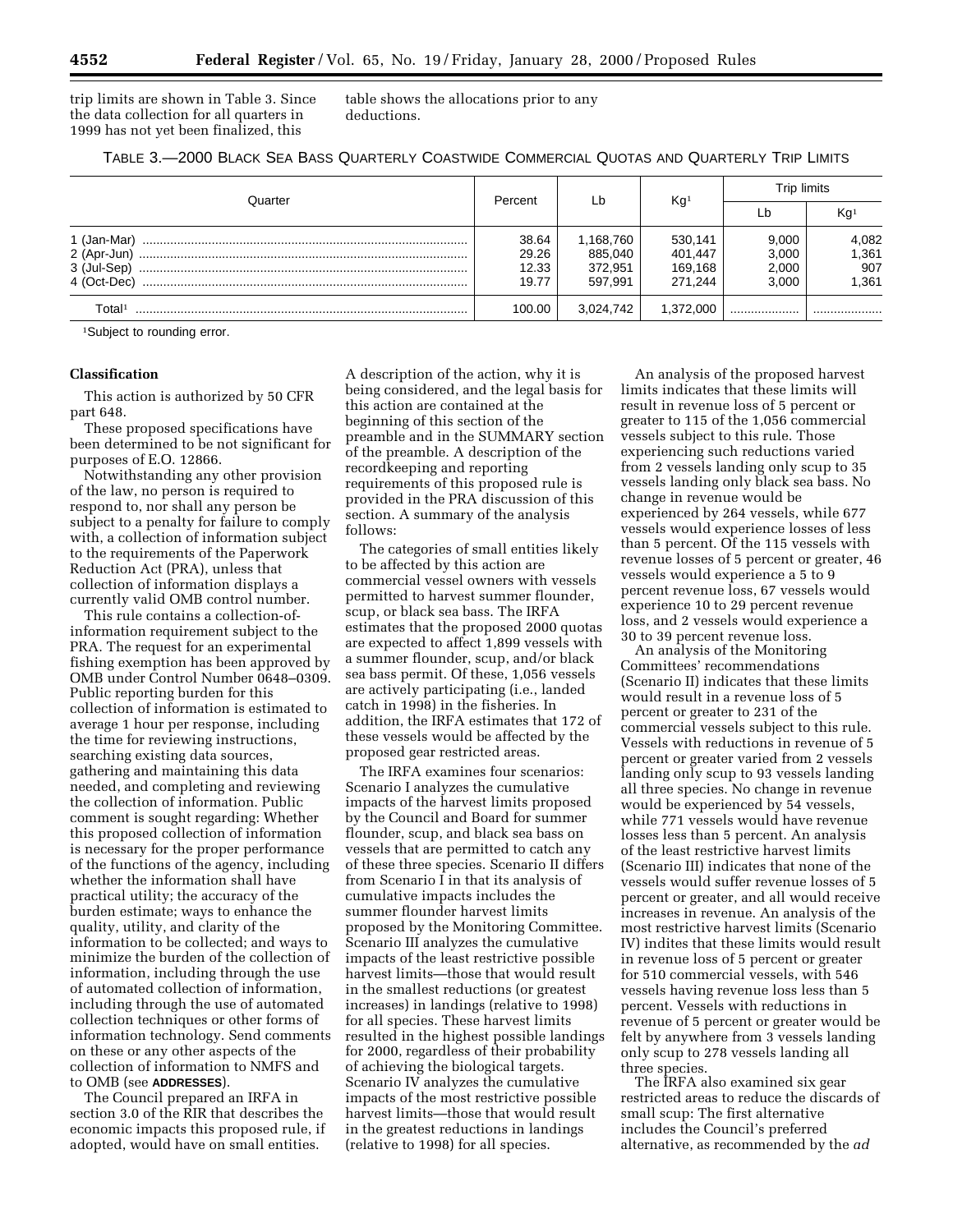*hoc* advisory panel, of small areas within statistical areas 537, 539, 613, 615, 616, 621, 622, and 623. The second alternative includes those same subareas, but with the northern areas closed from November 1 through December 31 and the southern areas closed from January 1 through April 30 (the times recommended by the Scup Monitoring Committee with the areas recommended by the *ad hoc* advisory panel). The third alternative includes restrictions in statistical areas 537, 539, and 613 from November 1 through December 31, and statistical areas 616 and 622 from January 1 through April 30 (the Scup Monitoring Committee's recommendation). The fourth alternative includes the areas described in the third alternative and a series of approximately 2-week rolling restrictions from November 1 through April 30 (the areas recommended by Scup Monitoring Committee and time periods recommended by the *ad hoc* advisory panel). The fifth alternative includes a series of small 10-minute square sub-areas within statistical areas 537, 539, 613, 616, and 622 that correspond to the 10-minute squares of the highest scup discards (areas with discards greater than 10 percent of the total scup discards for the area) for each statistical area and the November 1 through December 31 and January 1 through April 30 time periods recommended by the Scup Monitoring Committee. The sixth alternative (NMFS' proposed alternative) analyzes areas that intersect statistical areas 537, 539, and 613, from November 1 through December 31, and statistical areas 533, 537, 615, 616, 621, 622, and 623, from January 1 through April 30. These areas both overlap the areas described in the first alternative (the Council's preferred alternative) and include the 10-minute squares identified by Council staff as having high scup discards (the fifth alternative), using January 1989 through April 1999 sea sample data.

All alternatives considered in the analysis would reduce landings and revenue of Atlantic herring, Atlantic mackerel, black sea bass, whiting, and *Loligo*. According to 1998 VTR data, it is estimated that approximately 172 vessels would be affected by any of the gear restriction alternatives. These vessels are identified as those vessels that fished with otter trawl gear with codend mesh less than 4.5 in (11.4 cm) in gear restricted mesh areas, specifically, those specified under Alternatives 3 and 4 since those areas incorporate full statistical areas. Since VTR data specify neither the 10-minute square level nor the complete longitude

and latitude information, it is not possible to identify the number of vessels that would be affected by the remaining alternatives. However, Alternatives 3 and 4 represent the most restrictive temporal-spatial limitations of all the alternatives evaluated. Thus, it is possible that these alternatives represent the upper limit of the number of affected vessels under any specific alternative.

The reductions in landings would cause decreases in ex-vessel revenues as follows: \$1.96 million for Alternative 1, \$4.5 million for Alternative 2, \$12.1 million for Alternative 3, \$9.8 million for Alternative 4, \$2.2 million for Alternative 5, and \$13.0 million for Alternative 6. However, the loss of revenues form the various alternatives are likely to be overestimated because closing an area for a specific time would not necessarily prevent trawling effort, rather it would often redirect it to other open areas. The larger areas of NMFS' proposed alternative incorporate identified ''hot spots'' to a greater extent than the Council's preferred alternative, and would, thus, move participating vessels into areas with potentially lower scup discards. Any economic impacts of a reduction in landings inside the gear restricted areas would be moderated by an increase in landings outside the gear restricted area. Meanwhile, discards outside the gear restricted area for the proposed alternative are expected to be less than the amount that would have occurred inside the gear restricted area. However, other impacts to profitability are possible; for instance, costs, due to vessel operation could increase due to displacing effort.

### **Item of Particular Concern**

Based on guidance from the Council, NMFS proposes to prohibit the use of any trawl gear with a codend mech of less than 4.5 in (11.4 cm) in the gear restricted areas during the specified times. Such a prohibition would include restrictions on otter trawls, Scottish seines, midwater trawls, and any other trawl gear as defined in § 648.2 of the regulations. This prohibition would be consistent with similar measures found in the Northeast multispecies regulations addressing regulated mesh areas and restrictions on gear and methods of fishing at § 648.80 and with recommendations regarding enforceability. However, this clarification to the restriction came after the Council had completed the initial regulatory flexibility analysis (IRFA), which specifically notes the impacts relative to ''otter trawl'' vessels only.

NMFS is confident that the universe of impacted entities analyzed in the

IRFA is still appropriate, because vessels using midwater and other trawls generally also use otter trawls, and would thus have been captured in the identification of vessels in the IRFA. Otter trawls were used on approximately 99 percent of all identified trips in the database. NMFS is interested, however, in making sure that the analysis adequately describes the economic impacts of the gear restricted areas on vessels conducting individual trips using trawl gear other than otter trawls. The economic impacts on these vessels may be slightly underestimated by the IRFA. However, preliminary analysis indicates that vessels conducting trips during the gear restriction time frames using different types of trawl gears is very small; only five vessels have been identified as fishing both with an otter trawl and another type of trawl during the proposed restricted periods.

NMFS is seeking public comment on potential impacts of the proposed restrictions on trawl vessels, other than those using otter trawls exclusively, that would be impacted by these regulations. NMFS will consider these comments, as well as the results of further analyses of the existing database, in making the final decision whether or not to adopt the proposed gear restricted areas.

Regarding sec. 603(b)(3) of the Regulatory Flexibility Act, this proposed rule does not duplicate, overlap, or conflict with other Federal rules. A copy of the complete IRFA can be obtained from the Northeast Regional Office of NMFS (see ADDRESSES) or via the Internet at http:// www.nero.nmfs.gov/ro/doc/nr.htm.

# **List of Subjects in 50 CFR Part 648**

Fisheries, Fishing, Reporting and recordkeeping requirements.

Dated: January 21, 2000.

#### **Andrew A. Rosenberg,**

*Deputy Asst. Administrator for Fisheries National Marine Fisheries Service.*

For the reasons set out in the preamble, 50 CFR part 648 is proposed to be amended as follows:

# **PART 648—FISHERIES OF THE NORTHEASTERN UNITED STATES**

1. The authority citation for part 648 continues to read as follows:

**Authority:** 16 U.S.C. 1801 *et seq.*

2. In § 648.14, paragraphs (a)(121) and (a)(122) are added to read as follows:

### **§ 648.14 Prohibitions.**

 $(a) * * * *$ 

(121) Fish for, possess or land *Loligo* squid, silver hake, black sea bass or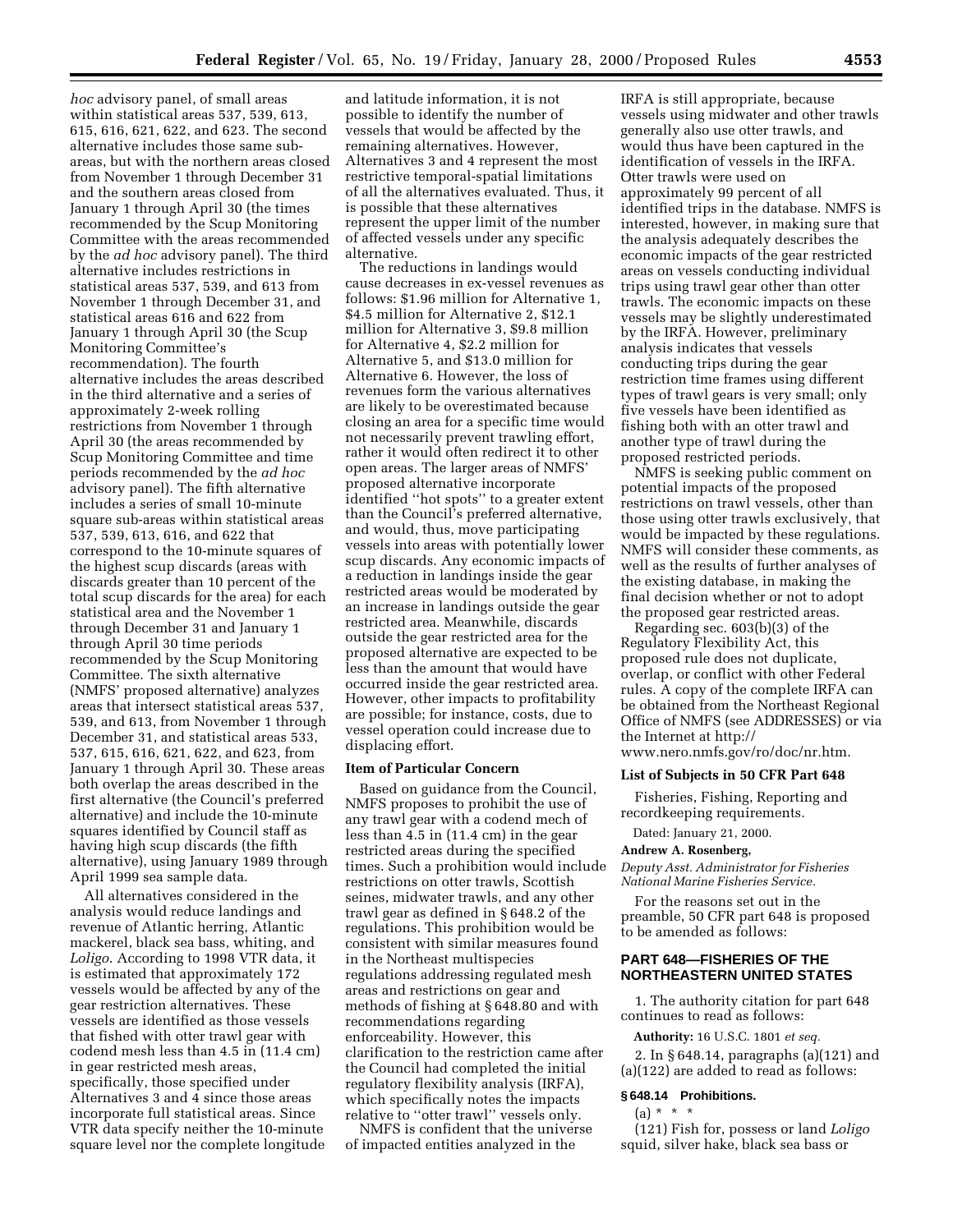Atlantic mackerel in or from the area, and during the time period, described in § 648.122(a) while in possession of midwater trawl or other trawl nets or netting that do not meet the minimum mesh restrictions or that are modified, obstructed or constricted, if subject to the minimum mesh requirements specified in § 648.122 and § 648.123(a), unless the nets or netting are stowed in accordance with § 648.23(b).

(122) Fish for, possess or land *Loligo* squid, silver hake, black sea bass, Atlantic herring or Atlantic mackerel in or from the area, and during the time period, described in § 648.122(b), while in possession of midwater trawl or other trawl nets or netting that do not meet the minimum mesh restrictions or that are modified, obstructed or constricted, if subject to the minimum mesh requirements specified in § 648.122 and § 648.123(a), unless the nets or netting are stowed in accordance with § 648.23(b).

\* \* \* \* \*

3. Section 648.122 is revised to read as follows:

#### **§ 648.122 Season and area restrictions.**

(a) *Southern Gear Restricted Area.* (1) From January 1 through April 30, all trawl vessels in the Southern Gear Restricted Area that fish for or possess non-exempt species as specified in paragraph (a)(2) of this section, must fish with nets that have a minimum mesh size of 4.5 in (11.43 cm) diamond mesh, applied throughout the codend for at least 75 continuous meshes forward of the terminus of the net, or for codends with fewer than 75 meshes, the minimum-mesh-size codend must be a minimum of one-third of the net, measured from the terminus of the codend to the head rope, excluding any turtle excluder device extension, unless otherwise specified in this section. The Southern Gear Restricted Area is an area bounded by straight lines connecting the following points in the order stated (copies of a map depicting the area are available from the Regional Administrator upon request):

## SOUTHERN GEAR RESTRICTED AREA

| Point                                        | N. lat.                                                                                                        | W. long.                                                          |
|----------------------------------------------|----------------------------------------------------------------------------------------------------------------|-------------------------------------------------------------------|
| SGA1<br>SGA2<br>SGA3<br>SGA4<br>SGA5<br>SGAB | $38^{\circ}00'$<br>$38^{\circ}00'$<br>$40^{\circ}00'$<br>$40^{\circ}00'$<br>$38^{\circ}00'$<br>$38^{\circ}00'$ | 74°20'<br>74°00'<br>$72^{\circ}30'$<br>71°20'<br>73°30'<br>74°20' |

(2) *Non-exempt species.* Unless otherwise specified in paragraph (c) of this section, the restrictions specified in paragraph (a)(1) of this section apply to

vessels in the Southern Gear Restricted Area that are fishing for or in possession of the following non-exempt species: Black sea bass, *Loligo* squid, Atlantic mackerel, and silver hake (whiting). Vessels fishing for or in possession of all other species of fish and shellfish are exempt from these restrictions.

(b) *Northern Gear Restricted Area.* (1) From November 1 through December 31, all trawl vessels in the Northern Gear Restricted Area that fish for or possess non-exempt species as specified in paragraph (b)(2) of this section must fish with nets that have a minimum mesh size of 4.5 in (11.43 cm) diamond mesh, applied throughout the codend for at least 75 continuous meshes forward of the terminus of the net, or for codends with fewer than 75 meshes, the minimum-mesh-size codend must be a minimum of one-third of the net measured from the terminus of the codend to the head rope, excluding any turtle excluder device extension, unless otherwise specified in this section. The Northern Gear Restricted Area is an area bounded by straight lines connecting the following points in the order stated (copies of a map depicting the area are available from the Regional Administrator upon request):

#### NORTHERN GEAR RESTRICTED AREA

| Point                                                                | N. Lat.                                                                                                                                                     | W. Long.                                                                                                                           |
|----------------------------------------------------------------------|-------------------------------------------------------------------------------------------------------------------------------------------------------------|------------------------------------------------------------------------------------------------------------------------------------|
| NGA1<br>NGA2<br>NGA3<br>NGA4<br>NGA5<br>NGA6<br>NGA7<br>NGA8<br>NGA9 | $40^{\circ}00'$<br>$41^{\circ}10'$<br>(2)<br>$41^{\circ}10'$<br>$41^{\circ}15'$<br>$41^{\circ}15'$<br>$41^{\circ}00'$<br>$41^{\circ}00'$<br>$40^{\circ}00'$ | $72^{\circ}50'$<br>72°40.8' <sup>1</sup><br>71°28.6'3<br>$71^{\circ}00'$<br>$70^{\circ}00'$<br>$70^{\circ}00'$<br>70°40'<br>71°30' |
| NGA10                                                                | $40^{\circ}00'$                                                                                                                                             | 72°50'                                                                                                                             |

<sup>1</sup>The intersection of the latitude point at the 3 nautical mile line west of Block Island, RI.

<sup>2</sup> Thence southerly, thence easterly thence northerly along the southern diameter of the 3<br>nautical mile line surrounding Block Island, RI. nautical mile line surrounding Block Island, RI.<br><sup>3</sup>The intersection of the latitude point at the 3 nautical mile line east of Block Island, RI.

(2) *Non-exempt species*. Unless otherwise specified in paragraphs (c) of this section, the restrictions specified in paragraph (b)(1) of this section apply to vessels in the Northern Gear Restricted Area that are fishing for, or in possession of, the following non-exempt species: Atlantic herring, black sea bass, *Loligo* squid, Atlantic mackerel, and silver hake (whiting). Vessels fishing for or in possession of all other species of fish and shellfish are exempt from these restrictions.

(c) *Transiting*. Vessels that are subject to the provisions of the Southern and Northern Gear Restricted Areas, as

specified in paragraphs (a) and (b) of this section, respectively, may transit these areas provided that trawl net codends on board of mesh size less than that specified in paragraphs (a) and (b) of this section are not available for immediate use and are stowed in accordance with the provisions of § 648.23(b).

(d) *Exempted Experimental Fishing*. The Regional Administrator may issue an exempted experimental fishing permit (EFP) under the provisions of § 600.745(b), consistent with paragraph (d)(2) of this section, to allow any vessel participating in a scup discard mitigation research project to engage in any of the following activities: Fish in the applicable gear restricted area, use fishing gear that does not conform to the regulations, possess non-exempt species specified in paragraphs (a)(2) and 9b)(2) of this section, or engage in any other activity necessary to project operations for which an exemption from regulatory provision is required. Vessels issued an EFP must comply with all conditions and restrictions specified in the EFP.

(1) A vessel participating in an exempted experimental fishery in the Southern or Northern Gear Restricted Area specified in paragraphs (a) or (b) of this section, respectively, must carry an EFP authorizing the activity and any required Federal fishery permit on board.

(2) The Regional Administrator may not issue an EFP unless the Regional Administrator determines that issuance is consistent with the objectives of the FMP, the provisions of the Magnuson-Stevens Act, and other applicable law and will not:

(i) Have a detrimental effect on the scup resource and fishery;

(ii) Cause the quotas for any species of fish for any quota period to be exceeded;

(iii) Create significant enforcement problems; or

(iv) Have a detrimental effect on the scup discard mitigation research project.

4. In § 648.123, the first sentence of paragraph (a)(3), paragraph (a)(4), and the first sentence of paragraph (a)(5) are revised to read as follows:

#### **§ 648.123 Gear restrictions.**

# $(a) * * * *$

(3) *Net modification*. The owner or operator of a fishing vessel subject to the minimum mesh requirements in § 648.122 and paragraph (a)(1) of this section shall not use any device, gear, or material, including, but not limited to, nets, net strengtheners, ropes, lines, or chafing gear, on the top of the regulated portion of a trawl net. \* \* \*